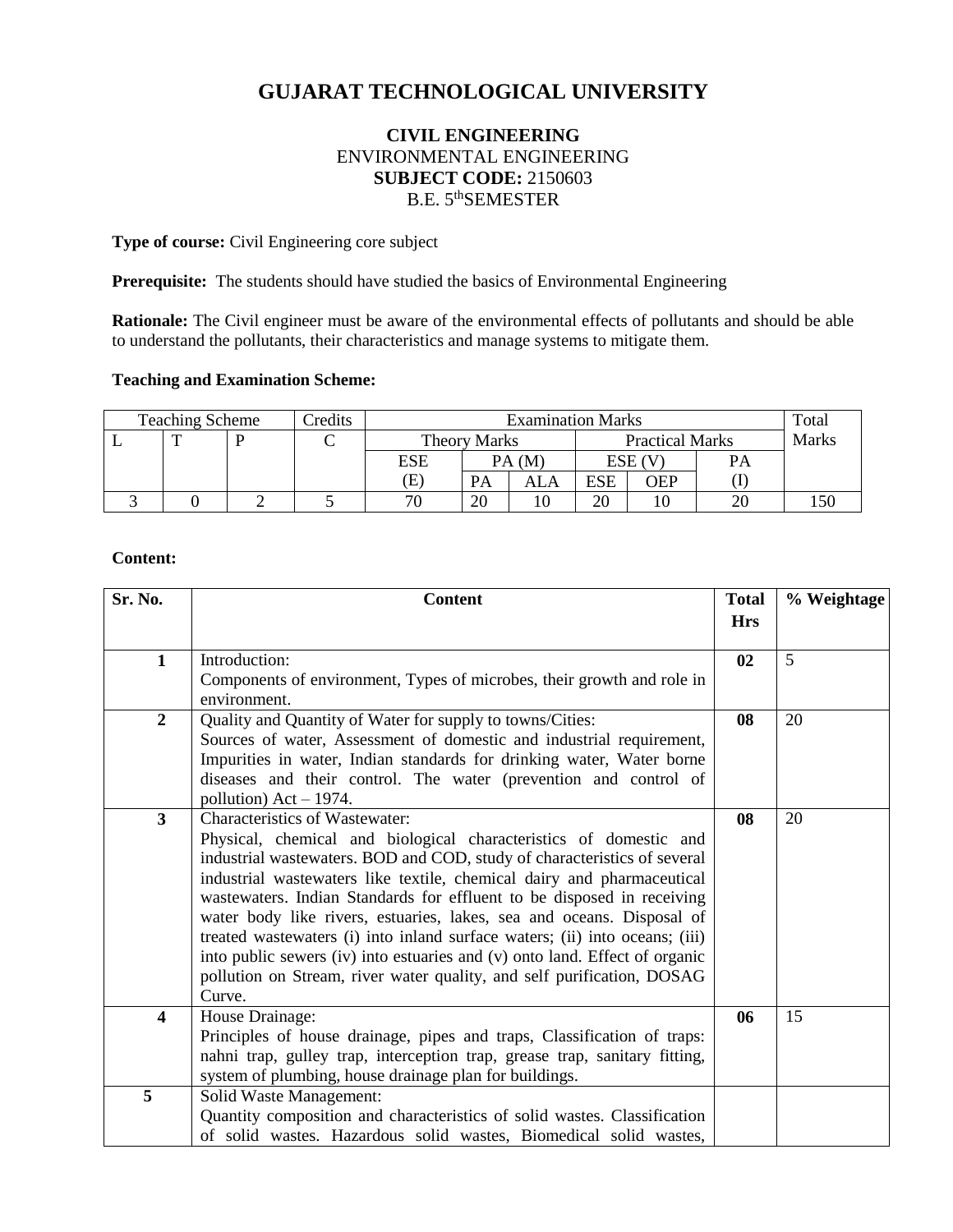|   | Typical generation rate for solid wastes, factors affecting the generation<br>rate. Estimation of quantity of solid waste, Onsite handling, storage and | 10            | 20 |
|---|---------------------------------------------------------------------------------------------------------------------------------------------------------|---------------|----|
|   | processing, collection services, types of collection systems.                                                                                           |               |    |
|   | Determination of vehicle and labor requirements, collection routes,                                                                                     |               |    |
|   | transfer stations, location of transfer stations, transfer means and                                                                                    |               |    |
|   | methods, solid waste processing techniques, Mechanical volume<br>reduction, Thermal volume reduction, manual component separation.                      |               |    |
|   | Ultimate disposal, land filling with solid waste, Design of landfills.                                                                                  |               |    |
| 6 | Air Pollution:                                                                                                                                          | 04            | 10 |
|   | Definition, Composition of atmospheric air, Classification and sources of                                                                               |               |    |
|   | air pollutants. Effects of air pollution on human, plant and material, Air                                                                              |               |    |
|   | pollution control methods, equipment and safety. Salient features of the                                                                                |               |    |
|   | Air (Prevention and control of pollution) $Act - 1981$ .                                                                                                |               |    |
| 7 | Noise Pollution:                                                                                                                                        | $\mathbf{02}$ | 5  |
|   | Measurement of sound, Sources, Effects and control of noise pollution.                                                                                  |               |    |
| 8 | Introduction to: "The environment (Protection) $Act - 1986$ .                                                                                           | $\mathbf{02}$ | 5  |
|   |                                                                                                                                                         |               |    |

# **Suggested Specification table with Marks (Theory):**

| <b>Distribution of Theory Marks</b> |       |         |         |         |                     |  |  |
|-------------------------------------|-------|---------|---------|---------|---------------------|--|--|
| R Level                             | Level | A Level | N Level | E Level | $\mathcal{C}$ Level |  |  |
| 45                                  | 30    |         |         | 05      | $\boldsymbol{00}$   |  |  |

**Legends: R: Remembrance; U: Understanding; A: Application, N: Analyze and E: Evaluate C: Create and above Levels (Revised Bloom's Taxonomy)**

Note: This specification table shall be treated as a general guideline for students and teachers. The actual distribution of marks in the question paper may vary slightly from above table.

# **Reference Books:**

- 1. H.S. Peavy, D.R. Rowe and G. Tchbanoglous, Environmental Engineering, McGraw Hill International Edition.
- 2. M. L. Davis, Water and waste water Engineering, Mc Graw Hill education (India) Pvt. Ltd. 2013 edition.
- 3. A. P. Sincero and G.A. Sincero, Environmental Engineering, Prentice Hall of India, New Delhi.
- 4. G. Tchabanoglous, Solid Waste Treatment and Disposal, McGraw Hill Pub.
- 5. G.S. Birdie and J.S. Birdie, Water Supply and Sanitary Engineering, Dhanpat Rai
- 6. Publishing Co. New Delhi.
- 7. H.C. Parkins, Air Pollution, McGraw-Hill Pub.
- 8. J.A. Salvato, Environmental Sanitation, Wiley Interscience.
- 9. L.W. Canter, Environmental Impact Assessment, McGraw Hill Pub.
- 10. M.L. Davis and D.A. Cornwell, Introduction to Environmental Engineering,
- 11. McGraw Hill International edition.
- 12. 10. Metcalf and Eddy,(Revised by G. Tchobanoglous Wastewater Engineering:
- 13. Treatment, disposal Reuse, Tata-McGraw Hill, New Delhi.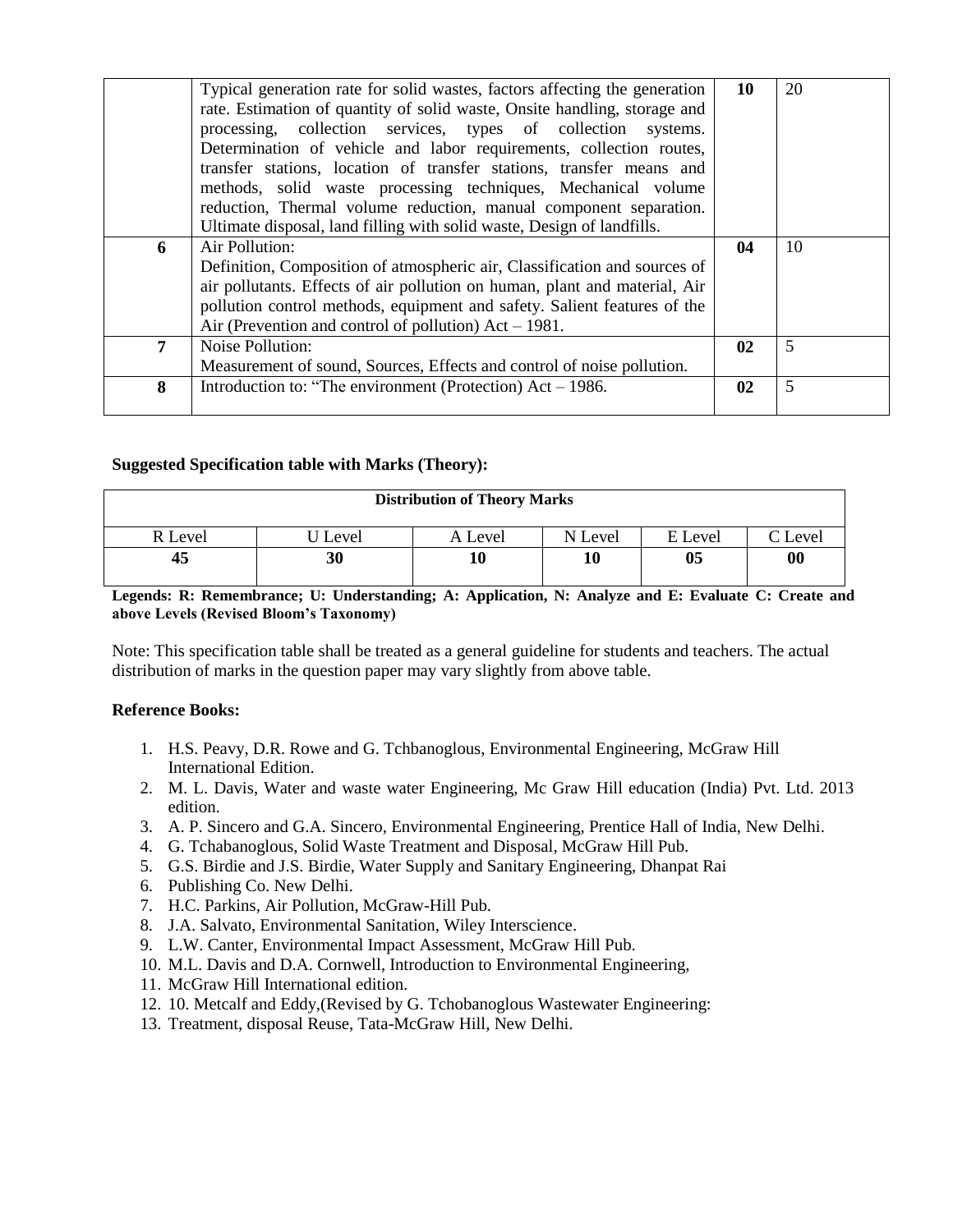#### **Course Outcome:**

After learning the course the students should be able to:

- 1. Understand the role of microorganisms in various components of environments
- 2. Understand the quality and characteristics of waste water
- 3. Design and prepare drainage plan of buildings
- 4. Understand and design solid waste management system
- 5. Understand various types of pollution
- 6. Understand various environmental Acts.
- 7. Determine various water/air quality parameters

#### **List of Experiments:**

- **1.** Introduction to Equipment in Environmental Engineering Laboratory
- 2. Introduction to Standards, Sampling, Collection and Preservation of samples
- 3. MPN Test
- **4.** Determination of pH and conductivity for water and wastewater
- **5.** Determination of Solids( suspended, dissolved and settleable)
- **6.** Determination of Acidity and Alkalinity
- **7.** Determination of hardness and residual chlorine
- **8.** Determination of fluoride and nitrate
- **9.** Determination of chloride and residual chlorine of water samples
- **10.** Ambient air quality measurement using High Volume sampler
- **11.** Exhaust gas analysis for air pollutants
- **12.** Measurement of noise at different sources using sound meter
- **13.** Characterization of municipal solid waste (physical and chemical)

# **Design based Problems (DP)/Open Ended Problems:**

Below mentioned problems are for reference only. Similar problems may be developed by individual teachers.

- 1. Design the house drainage system for a plan of proposed buildings and draw drainage plan
- 2. Write detailed description of decided court cases related to environmental pollution in & Gujarat or any other state.
- 3. To lay out collection routes for the domestic and commercial area from the map of area and other available data like container size, container utilization factor collection frequency, collection vehicle capacity etc.
- 4. Develop the design of landfill for a particular Town/Area.
- 5. Students can drive around his community and identify the principal types of solid waste collection system that are in use.
- 6. A new residential area composed of five hundred single family dwellings is being developed.
- 7. Decide truck size and no. of trips must be made for the area from the given data.
- 8. Decide layout collection routes for the commercial area from given data and map of area.

# **Major Equipment:**

- 1. pH meter
- 2. TDS meter
- 3. High volume sampler
- 4. Exhaust gas analyzer